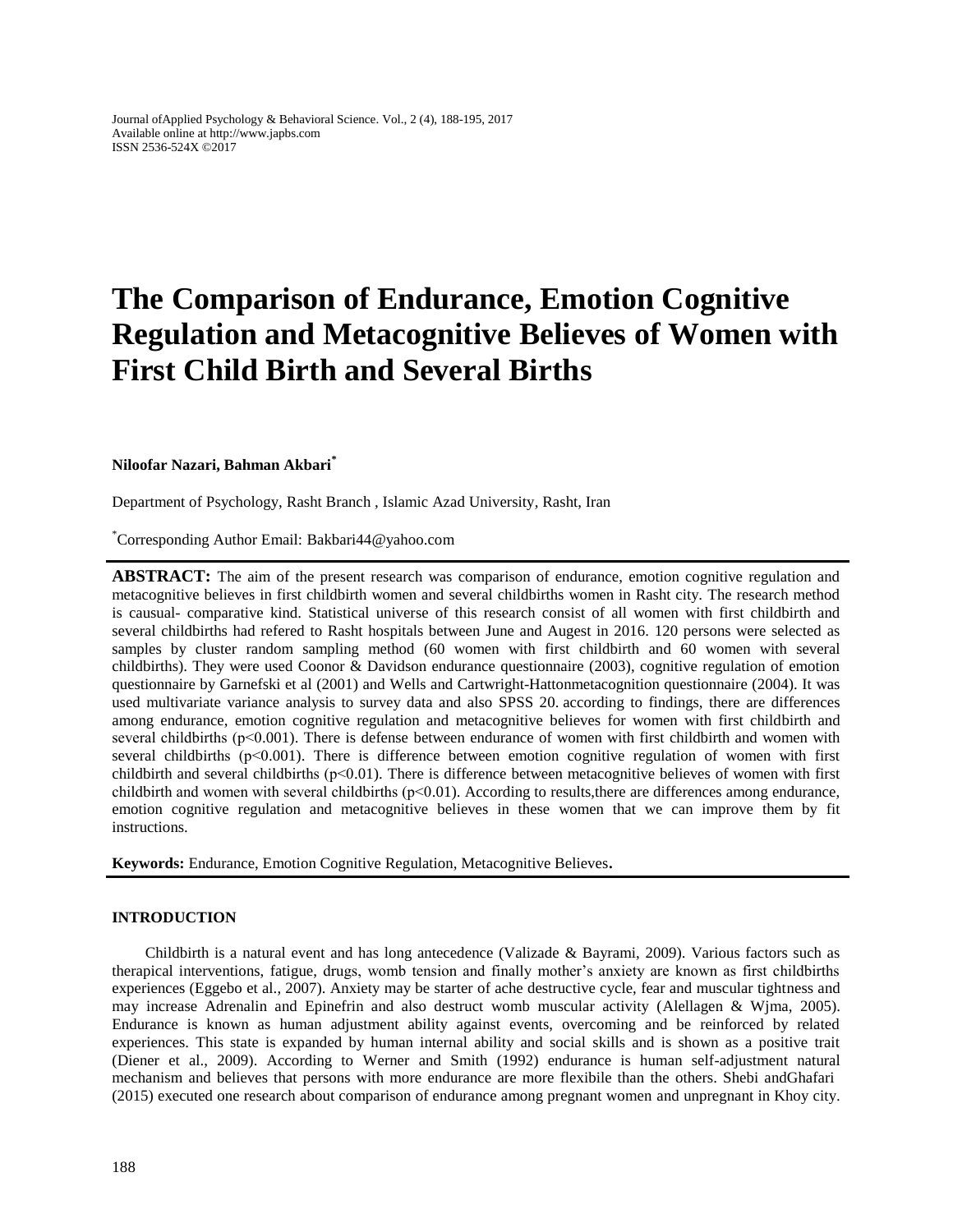Their research showed that there is significant difference in endurance level of pregnant and unpregnant women. According to Modares et al (2010), there are significant relationship among baby feed , problems related baby caring baby, weight, and mental factors such as life stressful events with childbirth traumatic stress disorder.

Emotion cognitive regulation is important for researcher because of little research about its role in childbirth experience. Persons adjust their emotions consciously or unconsciously by emotion cognitive adjustment (Bargh & Williams, 2007). Persons always use systematic strategies to adjust severity of their emotional experiences (Diamond & Aspinwall, 2003). Successful regulation of emotion is related with health consequences, interpersonal communications, fit occupational performance (Brackett & Salovey, 2004). The incidence of problems in emotion cognitive regulation is related with mental disorders (Aldao et al., 2010). Cognitive regulation of emotion refers to cognitive method of emotion stimulating information management (Oschner & Gross, 2005). On the other words, cognitive regulation strategies of emotion refer to the way of persons thought after a negative experience (Hasani et al., 2008).

According to Troy & Mauss (2011), person's ability in their emotions regulation may be important factor to determine their endurance. Cognitive regulation of emotion includes using cognitive- behavioral strategies to change an emotion experience severity. Metacognitive believes are known as the other effective factors upon childbirth (Wells, 2000). This model to explain mind controlling consists of two parts: cognitive activity and metacognition (it adjusts and assesses this cognitive activity). Metacognition consists of person believes about self, metacognitive experiences and metacognitive strategies (Wells, 2009). According to research records, negative metacognition believes about being uncontrollable and anxiety may predict depression and anxiety significantly (Yilmaz et al., 2011). The reason of many mental disorders of pregnant women is related with being unfamiliar with natural changes of pregnancy. Therefore, young persons need more instruction and attitude change toward pregnancy. No research has been done about this subject in our country. Therefore such research is necessary to improve pregnancy state. According to mentioned statements, researcher question is: Is there difference among endurance, cognitive regulation of emotion and metacognitive believes of women with first childbirth and several births?

#### **MATERIALS AND METHODS**

Since research aim is the comparison of endurance, cognitive regulation of emotion and metacognitive believes of women with first childbirth and several births; research method is descriptive (causal- comparative). Statistical universe of this research consist of all women with first childbirth and several childbirths had refered to Rasht hospitals between June and Augest in 2016 (including 700 persons). Samples were selected on the basis of research variables (metacognitive believes: positive believes about anxiety, negative believes about thought controlling and dangers related to anxiety, cognitive nonconference and need to thought controlling, metacognitive process and cognitive self-awarness), cognitive regulation (positive & negative) and endurance (8 variables). 120 persons were selected as samples (for each variable=15). The samples were selected by cluster random sampling method (60) women with first childbirth and 60 women with several births). At the beginning, 5 hospitals, 10 women & pregnancy clinics were selected. Then 60 women with first childbirth and 60 persons with several births were selected by simple random method.

#### *Instrument*

*A) Endurance questionnaire:* this questionnaire has been designed by Conner and Davidson(2003) and consists of 25 items. Conner and Davidsonhave reported Cronbach-α coefficient of endurance scale 0.89, reliability coefficient 0.87. This scale has validated by Mohammadi (2005) in Iran. He has reported %89 reliability coefficient (Besharat, 2007). Reliability of this questionnaire has been evaluated 0.72 by Cronbach-α method in this research.

*B) Cognitive regulation of emotion questionnaire:* Garnefski et al (2001) have designed this questionnaire. It has several dimensions and is one self-report tool including 36 items. Samani and Jokar (2007) have validated the Persian form of this scale. Garnefski et al (2002) have reported 0.71-0.81 α-coefficient. The validity of this questionnaire has been evaluated 0.73 for positive cognitive regulation and %69 for negative cognitive regulation.

*C) Metacognition believe questionnaire:* the short form of Wells metacognition questionnaire (MCQ-30) is one self-report (30 items) has designed by Wells and Mattheusin 1997 and studies persons believes about their thoughts. Wells & Cartwright-Hatton (2004) have reported 0.76-0.93 reliability for total scale and subscles and retest reliability 0.75 and also 0.59- 0.87 for subscales. Cronbach –  $\alpha$  coefficient of total scale has been stated 0.91 and 0.87 , 0.86, 0.81, 0.80 and 0.71 for subscales being uncontrollable, positive believes, cognitive awareness,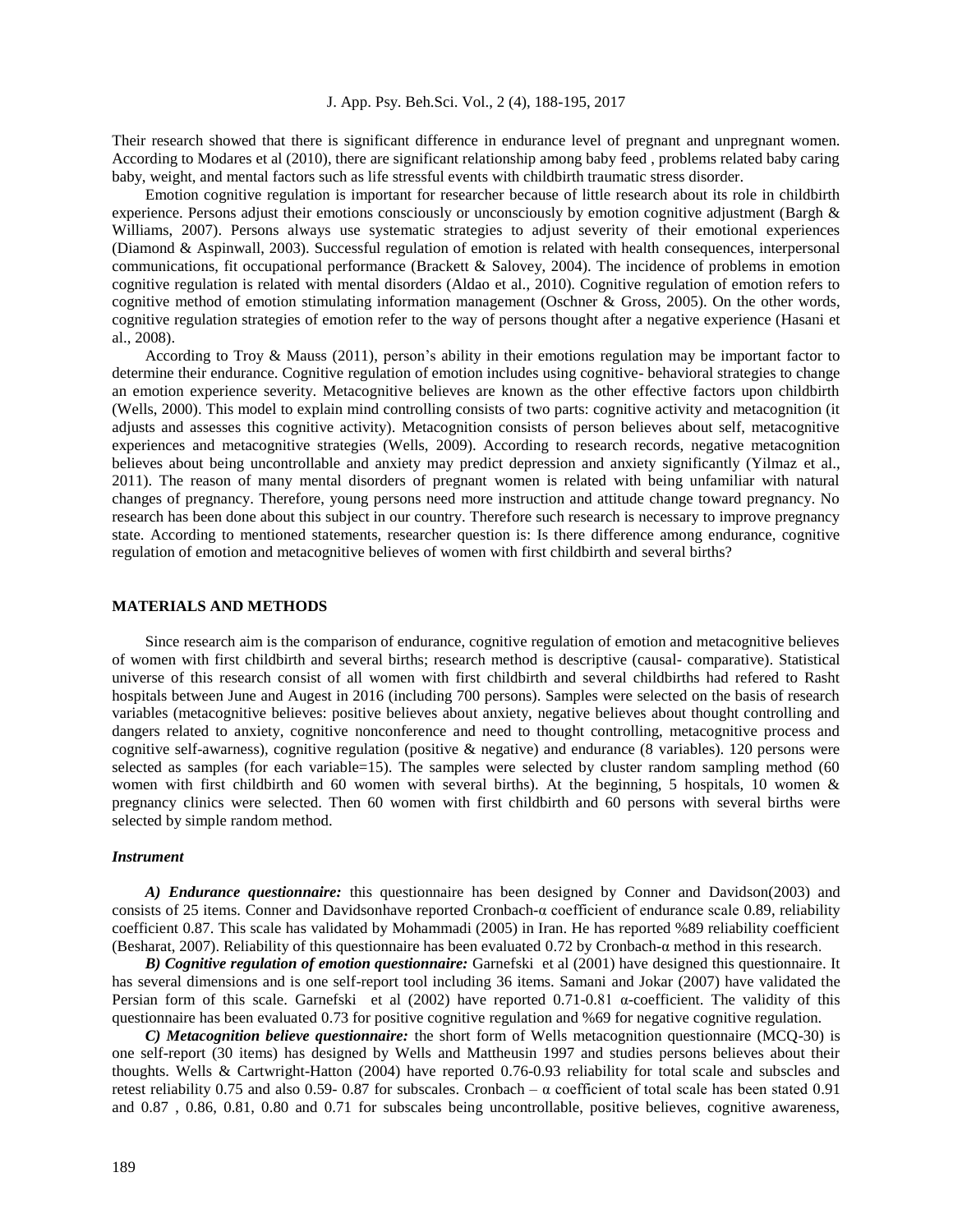cognitive confidence and need to thought controlling orderly (Shirinzade, 2006). Cronbach –  $\alpha$  coefficient for total scale 0.69 and for subscales being uncontrollable, positive believes, cognitive awareness, cognitive confidence and need to thought controlling were reported 0.77, 0.72, 0.80, 0.82 and 0.79 orderly.

# **RESULTS**

## **Main Hypothesis**

There is difference among endurance, cognitive regulation of emotion and metacognitive believes of women with first childbirth and several childbirths.

**Table 1.** Descriptive indicators of endurance, cognitive regulation of emotion and metacognitive believes of women with first childbirth and several childbirths.

| Variable                              | Group                      | Mean  | <b>SD</b> |
|---------------------------------------|----------------------------|-------|-----------|
| <b>Positive Believes</b>              | Several Childbirths        | 51.81 | 17.08     |
| <b>About Anxiety</b>                  | <b>First Childbirth</b>    | 46.01 | 14.63     |
| <b>Negative Believes</b>              | Several Childbirths        | 43.07 | 19.67     |
| About Being Uncomfortable             | <b>First Childbirth</b>    | 32.59 | 13.34     |
| <b>Believes About</b>                 | Several Childbirths        | 27.96 | 9.83      |
| <b>Cognitive Confidence</b>           | First Childbirth           | 29.31 | 10.37     |
| <b>Believes About Need To</b>         | Several Childbirths        | 30.48 | 7.84      |
| <b>Thought Controling</b>             | <b>First Childbirth</b>    | 29.22 | 7.32      |
| <b>Cognitive Self-Awareness</b>       | Several Childbirths        | 25.49 | 7.87      |
|                                       | First Childbirth           | 30.49 | 9.99      |
| <b>Situations Acceptance</b>          | Several Childbirths        | 14.85 | 4.18      |
|                                       | <b>First Childbirth</b>    | 12.52 | 3.52      |
| <b>Positive Further Concentration</b> | Several Childbirths        | 15.23 | 3.29      |
|                                       | <b>First Childbirth</b>    | 13.06 | 3.65      |
| <b>Positive Concentration</b>         | <b>Several Childbirths</b> | 14.31 | 3.19      |
| <b>Upon Planning</b>                  | <b>First Childbirth</b>    | 11.57 | 3.65      |
| <b>Positive Further Evaluating</b>    | Several Childbirths        | 15.4  | 8.02      |
|                                       | <b>First Childbirth</b>    | 13.17 | 2.52      |
| <b>Accepting Attitude</b>             | Several Childbirths        | 13.09 | 2.68      |
|                                       | <b>First Childbirth</b>    | 10.66 | 2.93      |
| Exaggerating                          | Several Childbirths        | 12.16 | 3.02      |
|                                       | <b>First Childbirth</b>    | 15.94 | 2.69      |
| <b>Others Blaming</b>                 | Several Childbirths        | 11.65 | 3.12      |
|                                       | <b>First Childbirth</b>    | 13.17 | 3.21      |
| Rumination                            | Several Childbirths        | 13.11 | 3.75      |
|                                       | <b>First Childbirth</b>    | 15.04 | 4.12      |
| Self-Blaming                          | Several Childbirths        | 12.47 | 2.41      |
|                                       | <b>First Childbirth</b>    | 14.19 | 3.99      |
| Endurance                             | Several Childbirths        | 45.84 | 9.06      |
|                                       | <b>First Childbirth</b>    | 41.71 | 5.77      |

The mean and standard deviation of endurance, cognitive regulation of emotion and metacognitive believes of women with first childbirth and several childbirths have been stated at above table. There are differences among means of variables. It was used multivariate- variance analysis test to survey significance of observed differences.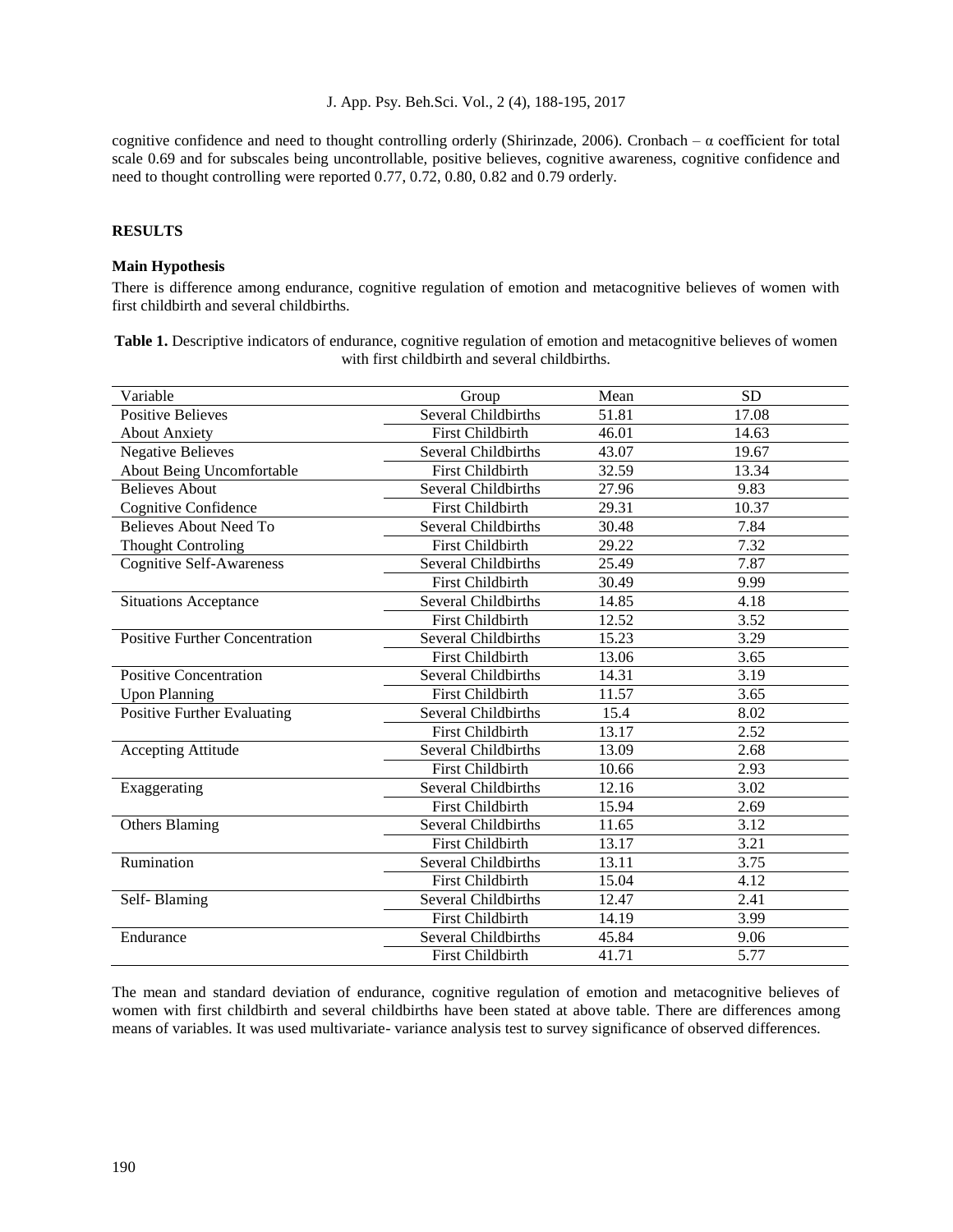## *Minor Hypothesis 1*

There is difference between endurance of women with first childbirth and several childbirths:

**Table 2.** Descriptive indicators of endurance for women with first childbirth and women with several childbirths

| . .<br>.<br>√arıable | Group                               | Mean                            | $_{\rm SD}$                   |
|----------------------|-------------------------------------|---------------------------------|-------------------------------|
| Endurance            | Childbirths<br>Several              | 45.84                           | 9.06                          |
|                      | Childbirth<br>$\mathbf{r}$<br>∺ırst | $\overline{\phantom{0}}$<br>41. | $\overline{a}$<br>$J \cdot I$ |

The mean and standard deviation of endurance for women with first childbirth and women with several childbirths have been stated at above table. There is difference between endurance mean of women with first childbirth and women with several childbirths. It was used variance analysis test to evaluate significance of observed difference.

**Table 3.** Results of endurance comparison test for women with first childbirth and several childbirths women.

| $\sim$<br>Changes<br>Resources        | $\sim$ $\sim$<br>ນມ | . .<br>uі                                 | MS     | $\sim$<br>٬۱<br>NI≧               |
|---------------------------------------|---------------------|-------------------------------------------|--------|-----------------------------------|
| $\overline{\phantom{a}}$<br>Endurance | 902.98              |                                           | 902.98 | -<br>$\tilde{\phantom{a}}$<br>1 J |
| Error                                 | 0.001               | 12076.27<br>$\mathbf{U} \cdot \mathbf{L}$ | 210    | $- - -$<br>ູ<br>ັ                 |

According to results of table 1-2 , endurance difference of women with first childbirth and women with several childbirths (F= 15.7) is significant statistically ( $P < 0.001$ ). It indicates that several childbirths show more endurance than the first childbirth women.

# *Minor Hypothesis 2*

There is difference between cognitive regulation of emotion for first childbirth women and several childbirths women.

**Table 4.** Descriptive indicators of cognitive regulation of emotion for first childbirth women and several childbirths women.

| Variable                      | Group                   | Mean  | <b>SD</b> |
|-------------------------------|-------------------------|-------|-----------|
| <b>Situations Acceptance</b>  | Several Childbirths     | 14.85 | 4.18      |
|                               | First Childbirth        | 12.52 | 3.52      |
| <b>Positive Furthur</b>       | Several Childbirths     | 15.23 | 3.29      |
| Concentration                 | <b>First Childbirth</b> | 13.06 | 3.65      |
| <b>Positive Concentration</b> | Several Childbirths     | 14.31 | 3.19      |
| <b>Upon Planning</b>          | <b>First Childbirth</b> | 11.57 |           |
| <b>Positive Furthur</b>       | Several Childbirths     | 15.4  | 8.02      |
| Evaluating                    | <b>First Childbirth</b> | 13.17 | 2.52      |
| <b>Acceptancing Attitude</b>  | Several Childbirths     | 13.09 | 2.68      |
|                               | First Childbirth        | 10.66 | 2.93      |
| Exaggerating                  | Several Childbirths     | 12.16 | 3.02      |
|                               | <b>First Childbirth</b> | 15.94 | 2.69      |
| <b>Others Blaming</b>         | Several Childbirths     | 11.65 | 3.12      |
|                               | <b>First Childbirth</b> | 13.17 | 3.21      |
| Rumination                    | Several Childbirths     | 13.11 | 3.75      |
|                               | First Childbirth        | 15.04 | 4.12      |
| Self-Blaming                  | Several Childbirths     | 12.47 | 2.41      |
|                               | <b>First Childbirth</b> | 14.19 | 3.99      |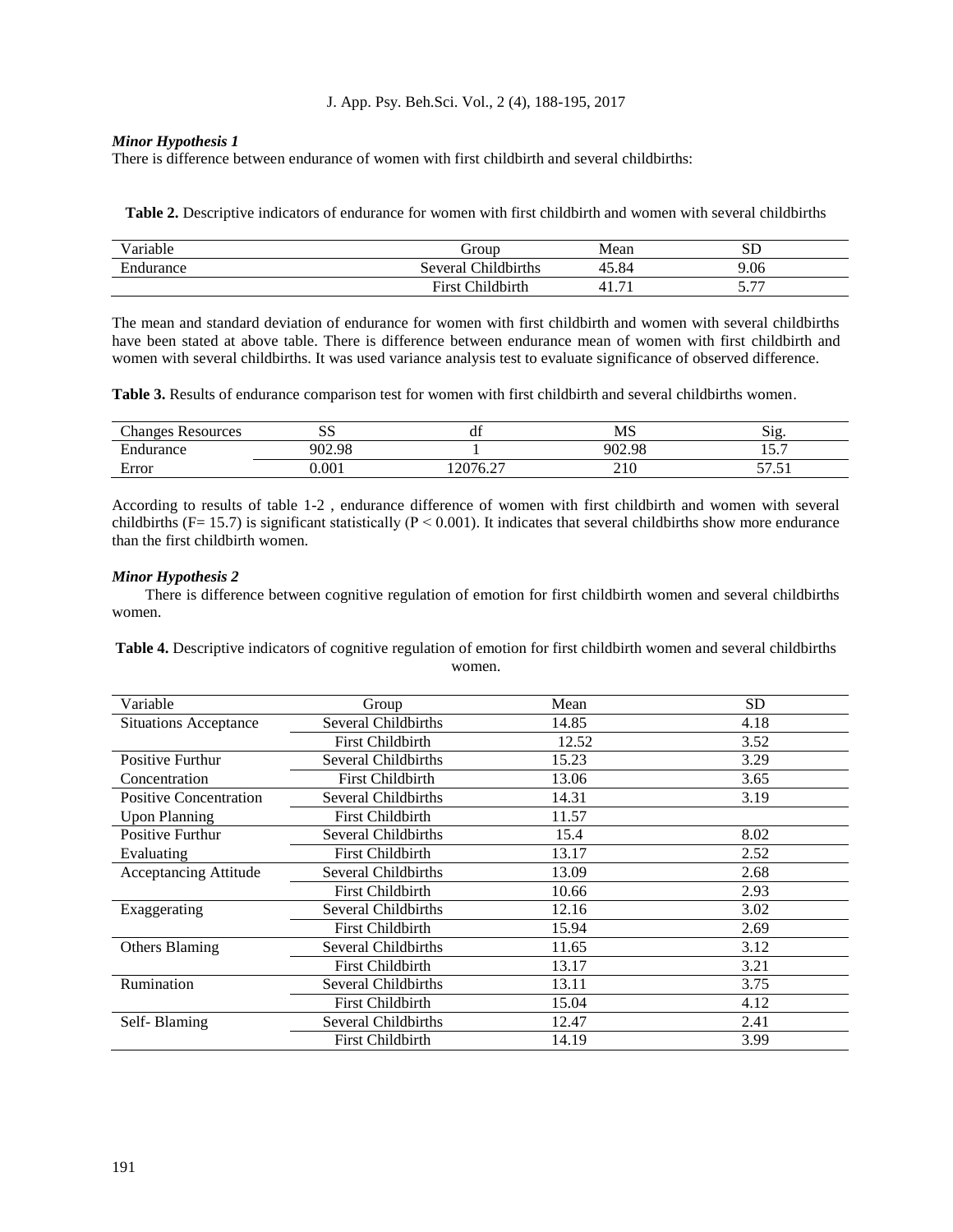According to above table, there are difference between emotion cognitive regulation mean for several childbirths women and first childbirth women. It was used multivariate variance analysis test to survey significance of observed differences.

**Table 5.** Results of emotion cognitive regulation comparison test for first childbirth women and several childbirths women.

| <b>Change Resources</b>        | <b>SS</b>  | df    | MS     | $\mathbf{F}$ | Sig.  |
|--------------------------------|------------|-------|--------|--------------|-------|
| <b>Situation Acceptance</b>    | 286.29     |       | 286.29 | 19.19        | 0.001 |
| Error                          | 3132.25    | 210   | 14.92  |              |       |
| Positive Furthur Concentration | 250.12     |       | 250.12 | 20.14        | 0.001 |
| Error                          | 2532.18    | 210   | 12.06  |              |       |
| Positive Concentration Upon    | 399.09     |       | 399.09 | 10.66        | 0.001 |
| Planning                       |            |       |        |              |       |
| Error                          | 7858.85    | 26    | 37.42  |              |       |
| Positive Furthur Evaluating    | 263.96     |       | 263.96 | 39.03        | 0.001 |
| Error                          | 1420.17    | 210   | 6.76   |              |       |
| Accepting Attitude             | 313.37     |       | 313.37 | 35.36        | 0.001 |
| Error                          | 1860.94    | 210   | 8.86   |              |       |
| Exaggerating                   | 758.03     |       | 758.03 | 89.44        | 0.001 |
| Error                          | 1779.91210 | 8.48  |        |              |       |
| <b>Others Blaming</b>          | 122.54     |       | 122.54 | 11.42        | 0.001 |
| Error                          | 2252.93210 | 10.73 |        |              |       |
| Rumination                     | 197.94     |       | 197.94 | 12.72        | 0.001 |
| Error                          | 3267.69    | 210   | 10.56  |              |       |
| Self-Blaming                   | 158.54     |       | 158.54 | 14.49        | 0.001 |
| Error                          | 12076.01   | 210   | 57.51  |              |       |

According to table (1-3) results, there are significant difference among accepting attitude (F= 19.19), positive furtur concentration (F= 20.74), positive concentration upon planning (F= 10.66), positive furthur evaluating (F= 39.03), accepting attitude (F=35.36), exaggerating (F=89.44), others blaming (F= 11.42), rumination (F= 12.72) and self- blaming  $(F= 14.49)$  statistically  $(P< 0.001)$ . It means that several childbirths women show high accepting situations, positive furthur concentration, positive concentration upon planning, positive furthur evaluating and accepting attitude than first childbirth women.

## *Minor Hypothesis 3*

There is difference between metacognitive believes of first childbirth women and several childbirths women.

**Table 6.** Deacription indicators of metacognitive believe for first childbirth women and several childbirths women.

| Variable                                           | Group                   | Mean  | <b>SD</b> |
|----------------------------------------------------|-------------------------|-------|-----------|
| <b>Positive Believes About Anxiety</b>             | Several Childbirths     | 51.81 | 17.08     |
|                                                    | <b>First Childbirth</b> | 46.01 | 14.63     |
| <b>Negative Believes About Being Uncontrolable</b> | Several Childbirths     | 43.07 | 19.67     |
|                                                    | <b>First Childbirth</b> | 32.59 | 13.34     |
| Believes About Cognitive Confidence                | Several Childbirths     | 27.96 | 9.83      |
|                                                    | <b>First Childbirth</b> | 29.31 | 10.37     |
| Believes About Need To Thought Controlling         | Several Childbirths     | 30.48 | 7.84      |
|                                                    | <b>First Childbirth</b> | 29.22 | 7.32      |
| <b>Cognitive Self-Awareness</b>                    | Several Childbirths     | 25.49 | 7.87      |
|                                                    | <b>First Childbirth</b> | 30.49 | 9.99      |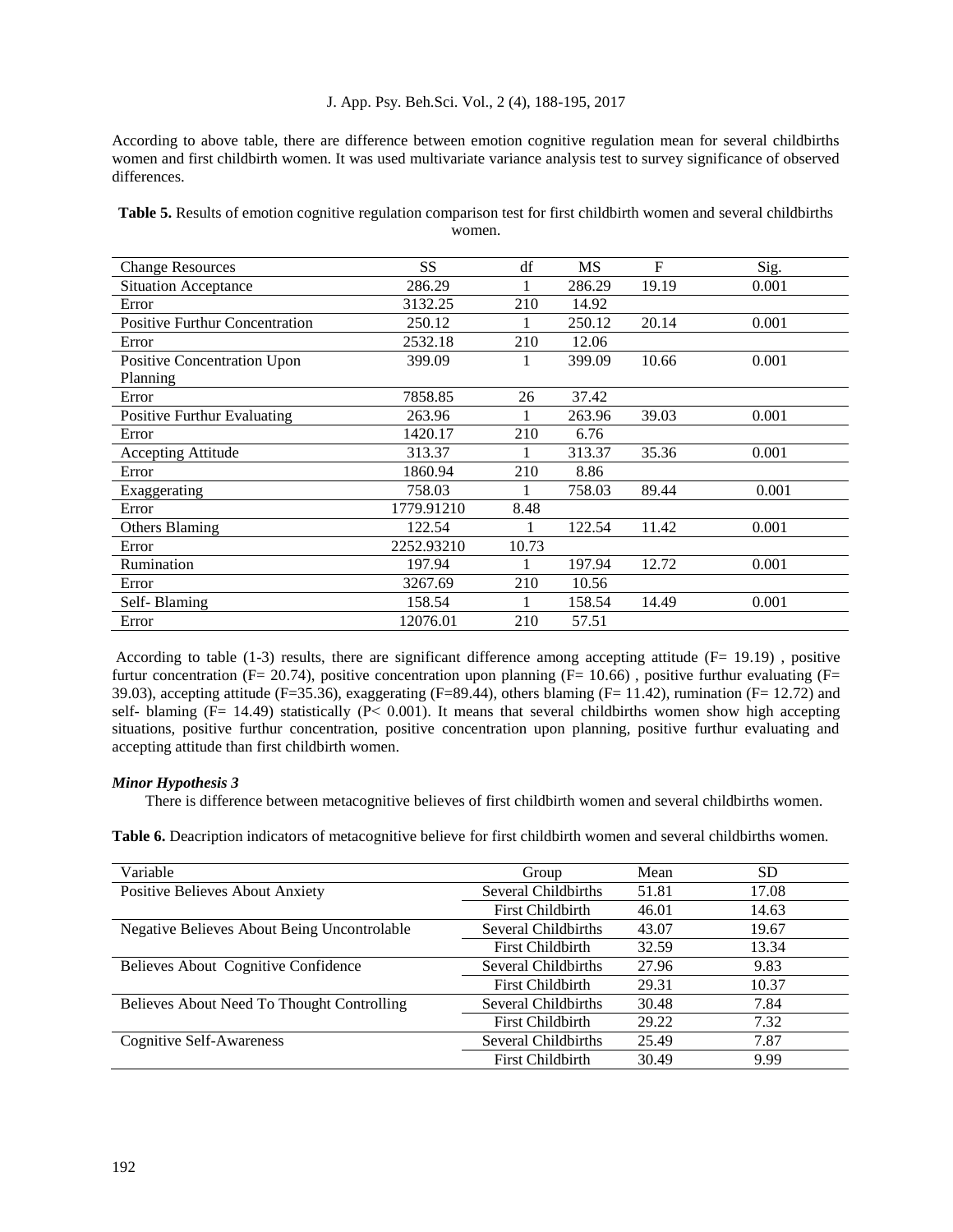According to above table, there is difference between mean of metacognitive believes for first childbirth women and several childbirths women. It was used multivariate variance analysis test to survey significance of observed differences.

| <b>Changes Resources</b>                     | <b>SS</b> | df  | MS       | F    | Sig.  |
|----------------------------------------------|-----------|-----|----------|------|-------|
| Positive Believes About Anxiety              | 1782.87   |     | 1782.87  | 7.06 | 0.001 |
|                                              | 53021.18  | 210 | 252.48   |      |       |
| <b>Negative Believes About Being Thought</b> | 5818.14   |     | 5818.142 | 0.67 | 0.001 |
| Uncontrolable                                |           |     |          |      |       |
|                                              | 59102.44  | 210 | 281.44   |      |       |
| Believes About Cognitive Confidence          | 96.09     |     | 96.09    | 0.94 | 0.33  |
|                                              | 21442.67  | 210 | 102.11   |      |       |
| Believes About Need To Thoughts Controlling  | 83.06     |     | 83.06    | 1.45 | 0.23  |
|                                              | 12068.81  | 210 | 57.47    |      |       |
| Cognitive Self-Awareness                     | 1329.98   |     | 1329.98  | 16.4 | 0.001 |
|                                              | 17034.98  | 210 | 81.12    |      |       |

**Table 7.** Results of metacognitive believes comparison test for first childbirth and several childbirths women.

According to table (1-4) results, there are significant differences among positive believes about anxiety of first childbirth women and several childbirths women  $(F=7.06)$ , negative believes about being uncontrollable and danger of first childbirth and several childbirths women anxiety ( $F = 20.67$ ), cognitive self- awareness of first childbirth women and several childbirths women(F=16.4). (p<0.01). Therefore, several childbirths women show higher positive believes about anxiety and negative believes about being uncontrollable and anxiety danger than first childbirth women and first childbirth women have higher cognitive self-awareness than several childbirth women.

## **CONCLUSION**

The aim of the present research is comparison of endurance, emotion cognitive regulation and metacognitive of first childbirth women and several childbirths. According to results, endurance, emotion cognitive regulation and metacognitive believes are different in these women. Therefore, main hypothesis in accepted. Most research have been done in the field of pregnancy ache upon first childbirth and several childbirths women. Different psychological variables haven't been Alizade (2014), Ryding et al (2007), Christiaens and Bracke(2007). Pregnancy period is very important stage with physiological and psychological changes. Pregnancy period is the most stressful stage of any woman life. Even first childbirth stress is classified as severe stress at mental- social stress tables (told by Delavar Ghavam & Alizade Goradel, 2014). According to Delavar Ghavam and Alizade Goradel(2014) metacognitive believes variables are related to pregnancy fear and may predict pregnancy fear for first childbirth. Endurance of several childbirths women is more than the other women because they can solve their stress by positive strategies and also have more flexibility than first childbirth women. According to metacognitive model, metacognitions control mind and the way of person thought determine emotions. Nowadays, first childbirth women improve their information about pregnancy that may affect upon many psychological variables positively. Emotion management may increase person adjustment ability in stimulating situations. Person with improved emotion management may experience emotions or prevents them. In fact, being unable in emotions adjustment causes to overcome person feelings upon wisdom. Also this subject may improve their metacognitive believes than several childbirths women.

They also show higher score in cognitive self- awareness variable than several childbirths but several childbirths women have obtained higher score than first childbirth women in positive believes about anxiety, negative believes about being uncontrollable and being dangerous anxiety. Therefore, young women need more instruction and awareness toward pregnancy.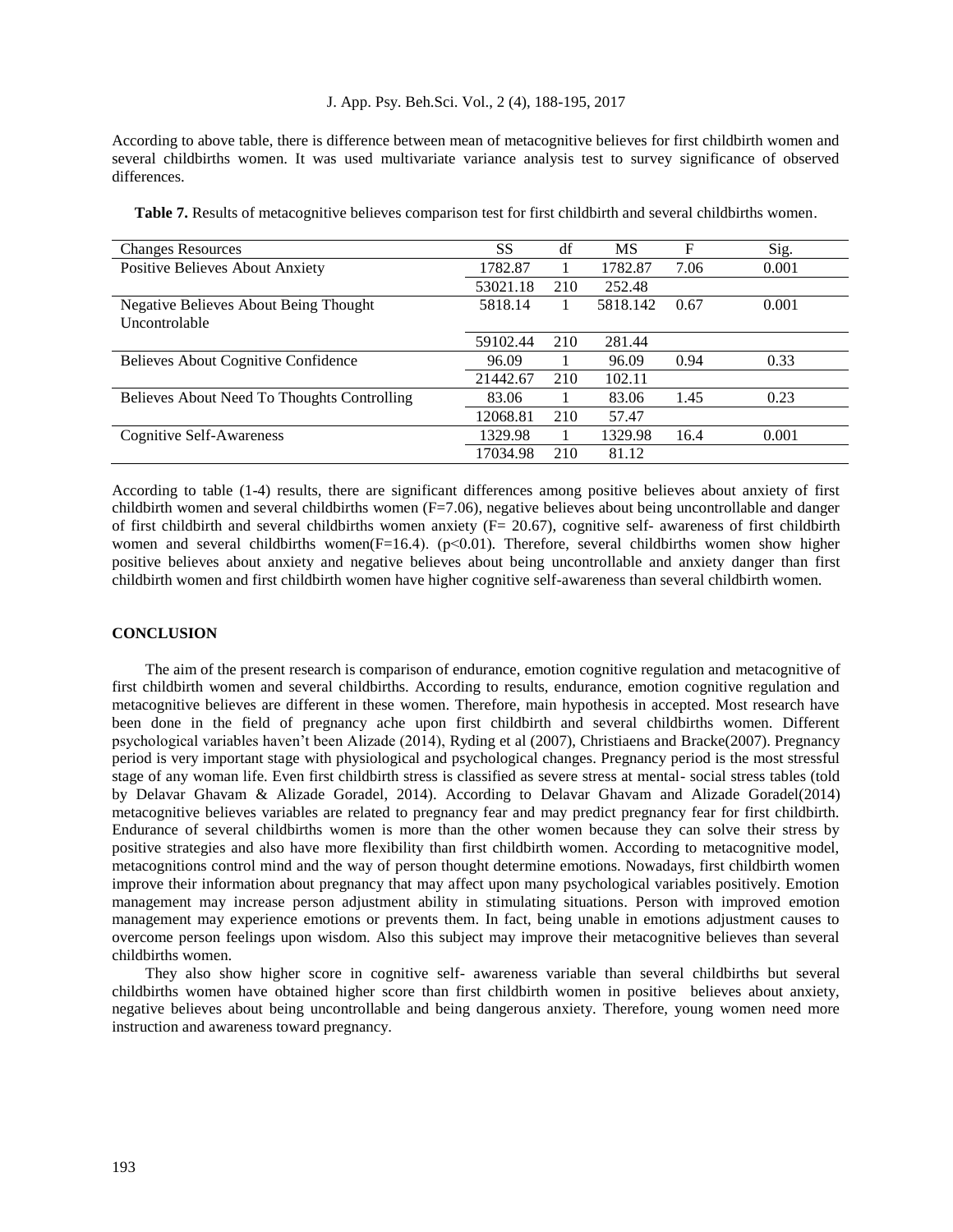#### **Conflict of Interest**

The authors declare no conflict of interest.

#### **REFRENCES**

- Aldao, A., Nolen-Hoeksema, S., & Schweizer, S. (2010).Emotion-regulation strategies across psychopathology: A meta-analytic review.Clinical Psychology Review, 30, 217-237.
- Alellagen, S., &Wjma, B. (2005). Fear, pain and stress hormones during childbirth. J Psychosom Obstet Gynacol, 26(3), 153-65.
- Bargh, J. A., & Williams, L. E. (2007). On the nonconscious of emotion regulation. In J. Gross (Ed.), Handbook of emotion regulation (pp.429-445). New York: Guilford Press.
- Besharat, M. A. (2007). Endurance, Vulnerability and mental health. Psychological sciences journal, 24, 73-83.
- Brackett,M. A., & Salovey, P. (2004). Measuring emotional intelligence as amental ability with the Mayer–Salovey– Caruso Emotional Intelligence Test. In G. Geher Measurement of emotional intelligence (pp179-194) . Hauppauge, NY: Nova Science Publishers.
- Christiaens, W., &Bracke, P.(2007).Assessment of social psychological determinants of satisfaction with childbirth in a crossnational perspective.London: Routledge. 7(2), 345-62.
- Conner, K. M.,& Davidson, J.R.T.(2003).Development of a new resilience scale:The Conner- Davidson resilience scale)CD- RISC).Depression and Anxiety 18,76-82.
- Delavar Ghavam, S., &Alizade Goradel, J. (2014). The role of metacognitive believes and positive & negative affection upon first childbirth women pregnancy fear. Nursing research, 3(9), 10-18.
- Diamond, L. M., & Aspinwall, L. G. (2003).Emotion regulation across the life span: An integrative perspective emphasizing selfregulation,positive affect, and dyadic processes. Motivation and Emotion, 27, 125-156.
- Diener, E., Lucas, R., Schimmack, U., & Helliwell, J. (2009). Well-being for Public Policy. New York:Oxford University Press .
- Eggebo, I. M., Heien, C., Okland, I., et al. (2007).Prediction of Labor and Delivery by Ascertaining the Fetal Head Position with Trans abdominal Ultrasound in Pregnancies with Prelabour Rupture of Membranes after 37 weeks.Ultraschall Med, 28, 238-240.
- Garnefski, N., et al. (2002). The relationship between cognitive emotion regulation strategies and emotional problems. European Journal of Personality, 16(5), 403-420.
- Garnefski, N., Kraaij, V., Spinhoven, P. (2001). Negative life events, cognitive emotion regulation and emotional problems. Pers Indiv Diff, 30, 1311-1327.
- Hasani, J., AzadFalah, P., Rasoolzade Tabatabaee, S. K., &Ashayeri, H. (2008). The study of emotion cognitive regulation strategies on the basis of neurosis & extraversion dimension. Cognitive sciences news, 10, 1-13.
- Modares, M., Mirmolaee, S., Rahimi Kian, T., &Afrasiabee, F. (2010). The study of pregnancy traumatic stress disorder prevalence rate and its related factors. Nursing college Magazine of medical sciences University, 16, 66-76.
- Mohammadi, M. (2005). Effective factors upon endurance of addicted persons. PHD thesis of clinical psychology, Well- being and rehabitilation Sciences University.
- Oschner, K. N., &Gross, J. J. (2005). The cognitive control of emotion. Trend Cogn Sci, 9(5), 242-9.
- Ryding, E. L., Wirfelt, E., Wängborg, I. B., et al. (2007). Personality and fear of childbirth. Acta Obstet Gynecol Scand,86(7), 814-20.
- Samani, S., &Jokar, B. (2007). The survey of validity & reliability of depression, anxiety and stress short form; social and humanist sciences of Shiraz University: 2007 autumn, 26(3), 65- 76.
- Shebi, K., &Ghafari, O. (2015). Psychology group, Islamic Azad university of Ardebil, Ardebil, Iran. Comparison of endurance between pregnant & unpregnant women in Khoy. Tehran, first congress of society making powerful in social sciences, psychology and educational sciences.
- Shirinzade, S. (2006). Comparison of metacognitive believes and responsibility among OCD, generalized anxiety disorder and normal persons, M.A clinical psychology thesis, Shiraz university.
- Valizade, L., &Bayrami, R. (2009). First childbirth women experiences about natural pregnancy ache. Nursing magazine of Tabriz, 15, 25-34.
- Wells,A. (2000). Emotional disorders and Meta cognition: Innovative cognitive therapy. Chichester, UK:Wile;.
- Wells,A. (2009). Metacognitive therapy for anxiety and depression. UK: Guilford Press;.